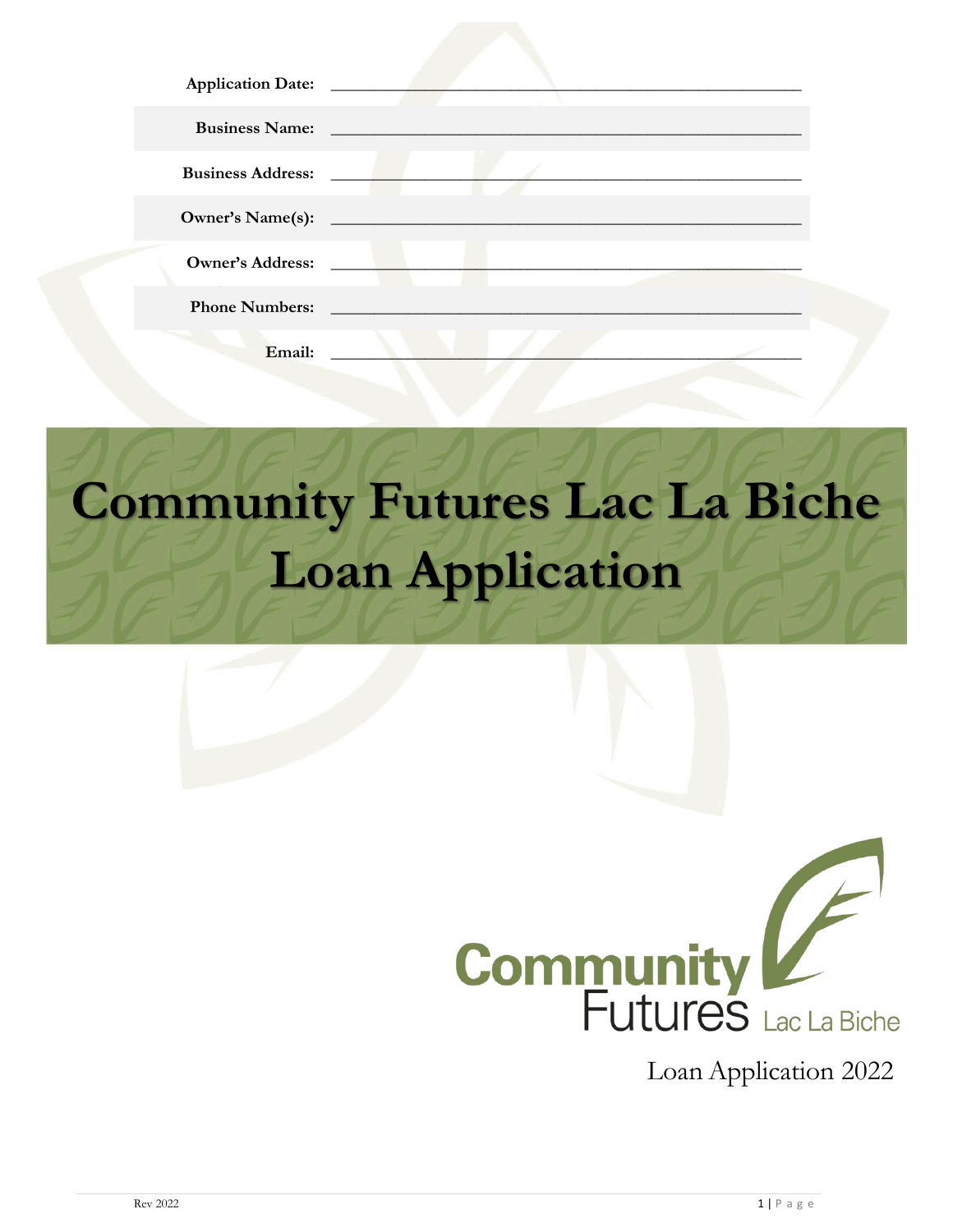# Community Futures Lac La Biche Loan Application

# **The Community Futures Lending Program**

- Community Futures Lac La Biche provides small businesses with access to capital that might not otherwise be available from other financial institutions.
- CFLLB's lending practices are directed by the Community Futures Program through Western Economic Diversification Canada, at reasonable terms and conditions for business ventures that:
	- o Can demonstrate viability.
	- o Will generate and/or maintain local employment in communities within the CFLLB region.
	- o Will have a positive benefit to the community at large.
- Loan applicants must be legally entitled to work in Canada and be residents of the Community Futures Lac La Biche region.
- Community Futures Lac La Biche is located in Lac La Biche, Alberta and provides service to Lac La Biche County including its hamlets of Lac La Biche, Plamondon, Hylo, Owl River, Rich Lake and Fork Lake; the hamlets of Atmore, Caslan, Grassland, and Wandering River in Athabasca County; Kikino Metis Settlement, Heart Lake First Nation, Buffalo Lake Metis Settlement and Beaver Lake Cree Nation.
- The Community Futures office may provide business advisory and technical services to small businesses and potential entrepreneurs in the CFLLB region. These services can include (but are not limited to):
	- o Access to business loans.
		- Commercial loans **normally** up to \$150,000
		- Disabled entrepreneur loans **normally** up to \$150,000
	- o Business Services that may be available from time to time include:
		- Business plan preparation and analysis
		- Development of Cash flow and Financial Projections.
		- Preparation of Marketing plans and market research.
		- General business counseling.
		- Access to community profile and industry information and statistics.
		- Licensing and regulatory information
		- Referral information
	- o Entrepreneurial training programs.
	- o Business venture assessment and marketing analysis.

#### **Financing Criteria**

- Location of the business must be within the geographic areas listed above;
- Minimum of 10% personal financial investment;
- Adequate collateral for the venture;
- Acceptable credit rating of applicants;
- Demonstrated economic viability of the business;
- Competent management; and
- Enterprise must sustain or generate local employment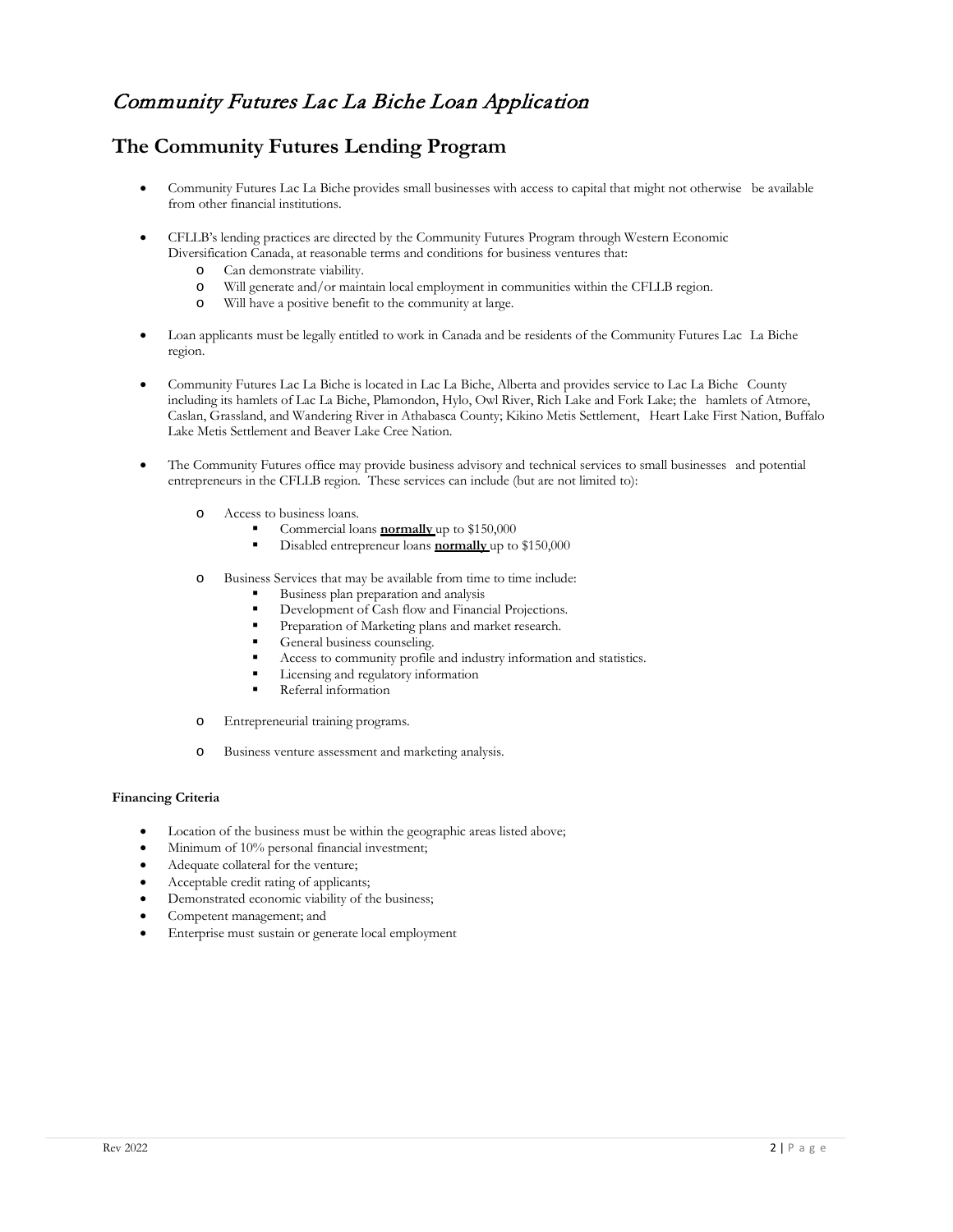# Community Futures Lac La Biche Fee Schedule Effective August 1, 2020

(Community Futures Lac La Biche Reserves the Right to Change its Fees at Any Time)

# **Loan Financing Fees**

| Loan Application Fee for loans up to \$150,000 (non-refundable) | $$125.00$ plus |
|-----------------------------------------------------------------|----------------|
| • Loan Negotiation Fee                                          | \$550.00       |

# **Renewal/Annual Fees**

| • Line of Credit Annual Fees | \$250.00 |
|------------------------------|----------|
| • Term Loan Renewal Fee      | \$250.00 |

\*Each year an annual review will be conducted on your loan, up to date financial statements and income tax returns, insurance, collateral and loan documents are required. We will contact your business for a visit and for an update on your business activities.

# **Additional Fees**

| $\bullet$ NSF Fees | \$35.00     |
|--------------------|-------------|
| • Lawyer Fees      | as incurred |

Loan fees shall be reviewed periodically and applied consistently.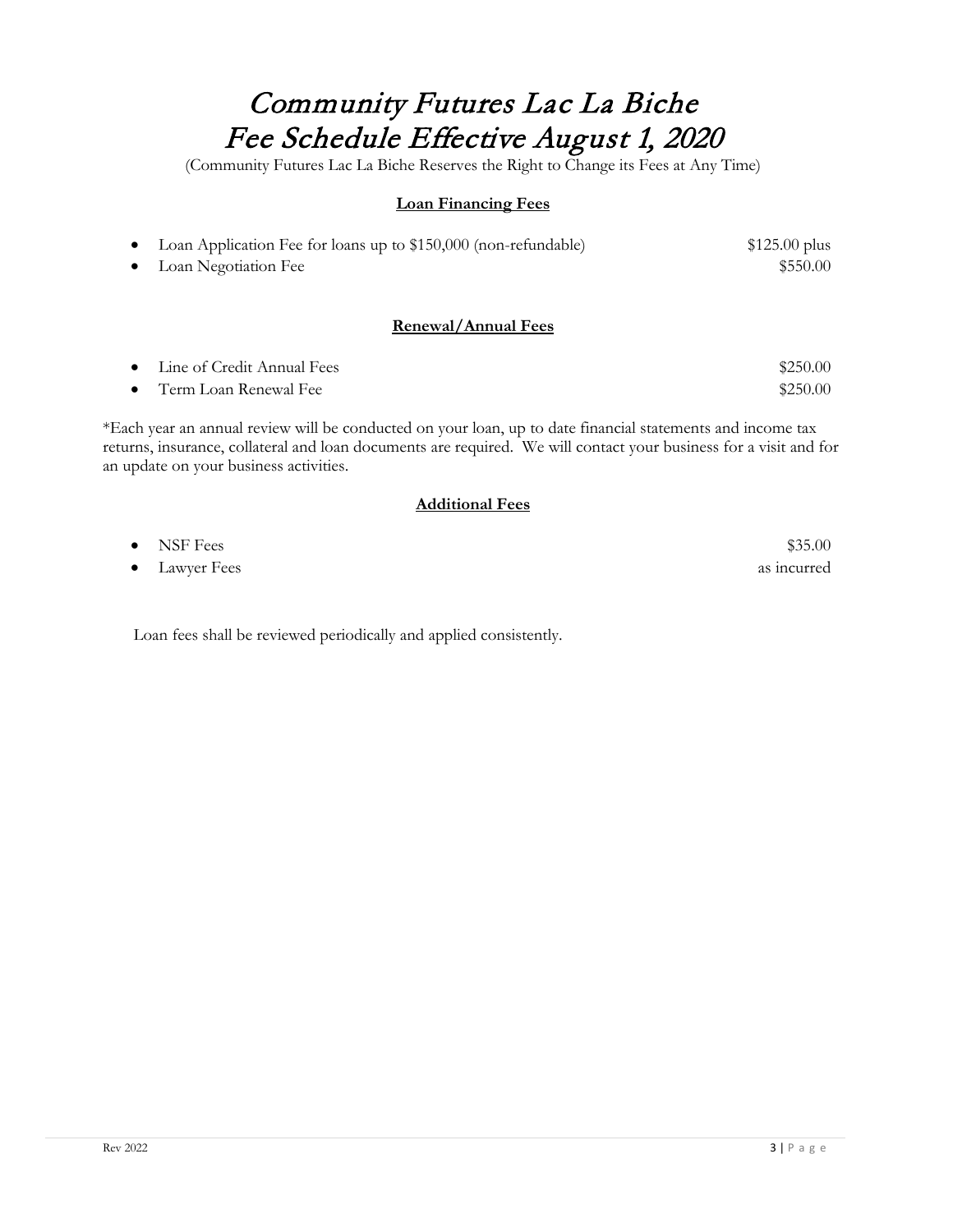# **CFLLB Loan Application Checklist**

# **Loan Application(s)**

Community Futures Loan Application(s) for each Applicant/Shareholder or Guarantor

• Last THREE pages signed and dated

For each applicant/guarantor/shareholder listed:

- Personal Resumes (including Trade Certificates/Diplomas/Degrees)
- Copies of Government issued picture id (front and back)
- Proof of employment (Current Paystub)
- Proof of income (T4 slip or letter from employer)
- Latest Personal Income Tax Return or Notice of Assessment
- Proof of all personal assets listed (bank statements, vehicle registrations, etc.)
- Verification of all personal debts (loan/mortgage statements, credit card bills, etc.)

## **Business Plan**

Completed Business Plan or Strategic Plan

Completed Cash-Flow Projection

Verification of Personal Investment

Comprehensive list of assets to be used as collateral with proof of ownership (vehicle registration, bill of sale, etc.)

## **Required as Applicable:**

Signed offers to purchase (Proof the vendor is going to sell to you at an agreed upon price) Business or Business Assets (include serial numbers) Equipment (include serial numbers) Land Building Renovations or Leasehold Improvements or Construction Lease agreement (if renting a business space)

#### **Existing Business Also Require:**

Financial Statements for the past 2-3 years as requested. Copy of all Canada Revenue Agency account balances

- RC corporate income tax
- RP payroll remittances account
- RT GST account

Aged list of Accounts Receivable and Accounts Payable GST/Business Number

## **Incorporated Companies Also Require:**

Incorporation documents (corporate minute book) List of shareholders and percentage of shares owned

| $\overline{\phantom{a}}$<br>I |      |
|-------------------------------|------|
| l                             |      |
|                               |      |
|                               | ׇ֞֘֡ |
|                               |      |
|                               |      |
|                               |      |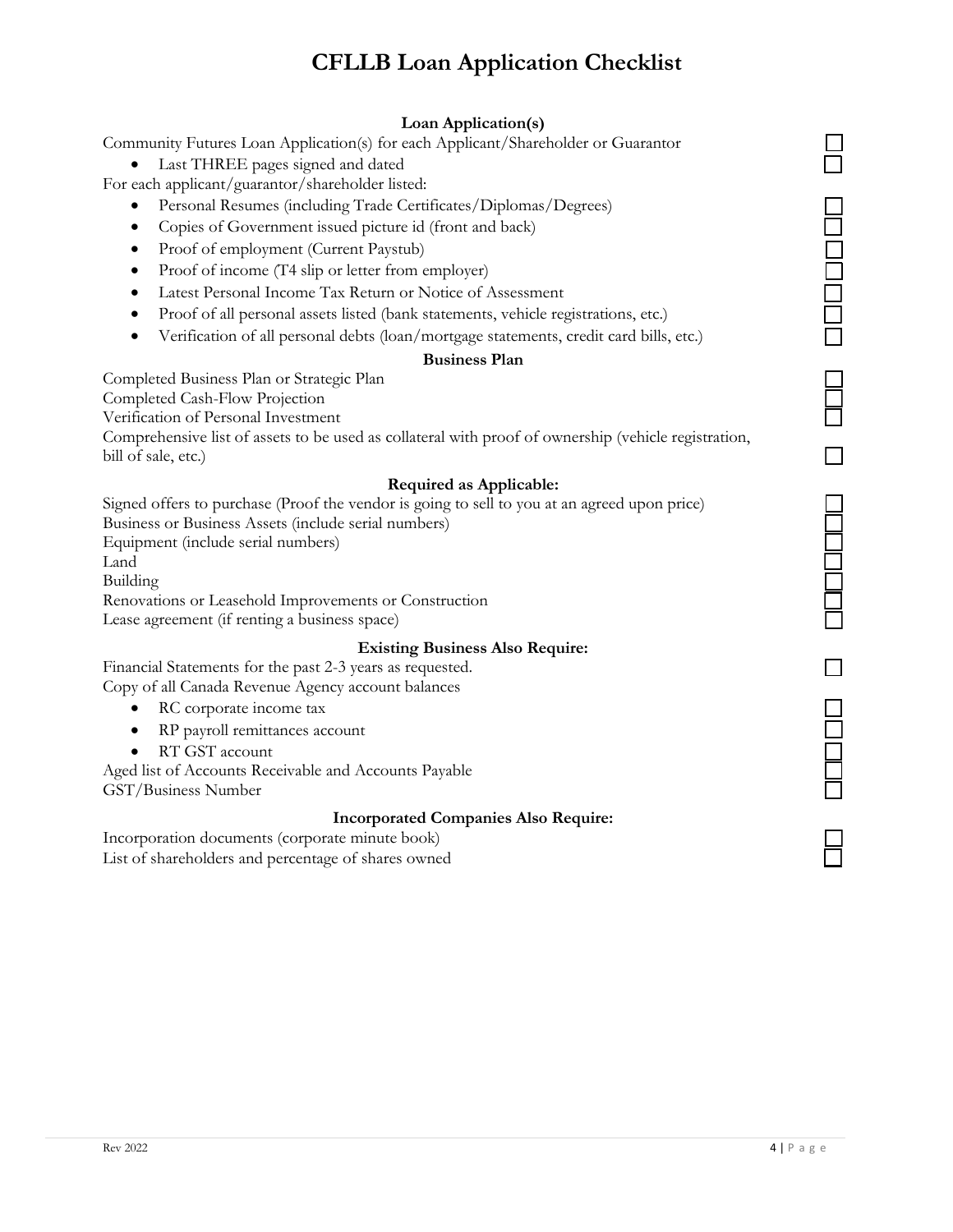| <b>First Name:</b>                 |                 | Last Name: |               |  | Percentage<br>of Shares |             | Telephone: |            |               |
|------------------------------------|-----------------|------------|---------------|--|-------------------------|-------------|------------|------------|---------------|
|                                    |                 |            |               |  |                         |             |            |            |               |
|                                    |                 |            |               |  |                         |             |            |            |               |
|                                    |                 |            |               |  |                         |             |            |            |               |
|                                    |                 |            |               |  |                         |             |            |            |               |
| Type of<br>Business:<br>(check all | Home Based      |            | Start up      |  |                         | Existing    |            | Full Time  | Part Time     |
| that apply)                        | Proprietorship  |            | Incorporation |  |                         | Partnership |            | Non-Profit | $Co$ -op      |
|                                    | Retail          |            | Service       |  |                         | Oil & Gas   |            |            | Manufacturing |
|                                    | Forestry        |            | Agriculture   |  |                         | Tourism     |            |            | Construction  |
|                                    | (if applicable) |            |               |  |                         |             |            |            |               |

# **Business Contact Information**

| Business Name:                                     |      |                                |                            |       |                             |  |
|----------------------------------------------------|------|--------------------------------|----------------------------|-------|-----------------------------|--|
| (Legal Name)                                       |      |                                |                            |       |                             |  |
|                                                    |      |                                |                            |       |                             |  |
| <b>Business</b>                                    |      | $WCB \#$                       |                            |       | Incorporation #             |  |
| Number:                                            |      |                                |                            |       |                             |  |
|                                                    |      |                                |                            |       |                             |  |
| Mailing Address:                                   |      |                                |                            | Town: | Postal                      |  |
|                                                    |      |                                |                            |       | Code:                       |  |
| Telephone:                                         | Fax: |                                | Email:                     |       | Website:                    |  |
|                                                    |      |                                |                            |       |                             |  |
|                                                    |      |                                |                            |       |                             |  |
| Street/Legal Land Description Address (Mandatory): |      |                                |                            |       |                             |  |
|                                                    |      |                                |                            |       |                             |  |
|                                                    |      |                                |                            |       |                             |  |
|                                                    |      |                                |                            |       |                             |  |
| This Business will create/maintain                 |      |                                | <b>Full Time Employees</b> |       | Part Time Employees         |  |
|                                                    |      |                                |                            |       |                             |  |
|                                                    |      | # of Full Time Employees: ____ |                            |       | # of Part Time Employees: _ |  |
|                                                    |      |                                |                            |       |                             |  |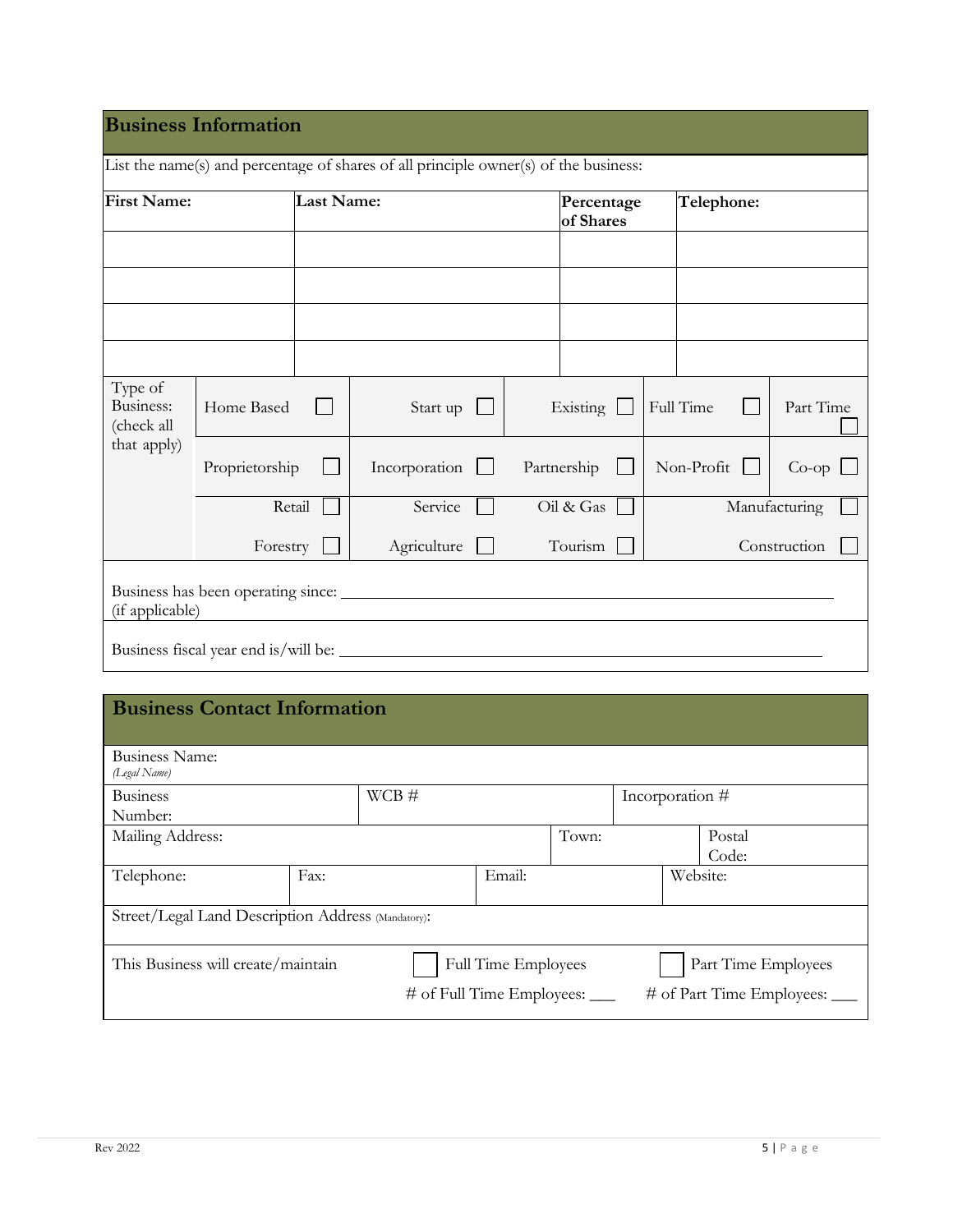| <b>Loan Information</b>        |                                   |                      |        |           |  |  |
|--------------------------------|-----------------------------------|----------------------|--------|-----------|--|--|
| <b>Amount Requested</b>        |                                   | Other outstanding    |        |           |  |  |
| from CFLLB:                    |                                   | CFLLB loan(s) total: |        |           |  |  |
| <b>Project Funds Used For:</b> | <b>Source of Funds</b>            |                      | Amount | % Project |  |  |
|                                |                                   |                      |        |           |  |  |
|                                | Applicant(s) cash<br>contribution |                      |        |           |  |  |
|                                | Other Sources (1)<br>(specify)    |                      |        |           |  |  |
|                                | Other Sources (2)<br>(specify)    |                      |        |           |  |  |
|                                | CF Contribution                   |                      |        |           |  |  |
|                                |                                   | <b>Project Total</b> |        |           |  |  |

| <b>Personal Information of Applicant(s)</b><br>(Complete this section for each applicant as applicable) |                                       |                        |                                                            |            |       |            |  |
|---------------------------------------------------------------------------------------------------------|---------------------------------------|------------------------|------------------------------------------------------------|------------|-------|------------|--|
| Last                                                                                                    |                                       | Middle                 | First                                                      |            |       |            |  |
| Name:<br>Name:                                                                                          |                                       |                        |                                                            | Name:      |       |            |  |
| Home Address:                                                                                           |                                       |                        |                                                            |            |       |            |  |
| Town/Region:                                                                                            |                                       |                        | Postal Code:                                               |            |       |            |  |
| Home Phone:                                                                                             |                                       | <b>Business Phone:</b> |                                                            |            | Cell: |            |  |
| <b>SIN</b><br>Email:                                                                                    |                                       |                        | Driver's<br>License #                                      |            |       |            |  |
| D<br>Birth Date: MM<br>YY                                                                               |                                       |                        | Are you between the ages of $18 - 29$ ?<br>Yes<br>$\rm No$ |            |       |            |  |
| Do you rent or own your home?<br>Rent  <br>Own                                                          |                                       |                        | How long at the above address?                             |            |       |            |  |
| Are You:<br>(check all that                                                                             | A Canadian Citizen                    |                        | Immigrant/Permanent Resident                               |            |       | Aboriginal |  |
| apply):                                                                                                 | On a Disability subsidy               |                        | Disabled<br>On Employment Insurance                        |            |       |            |  |
| Current<br>Marital<br><b>Status</b> (check                                                              | Single                                |                        | Married                                                    | Common Law |       | Separated  |  |
| one):                                                                                                   | Dependents:<br>Divorced<br>(Describe) |                        |                                                            |            |       |            |  |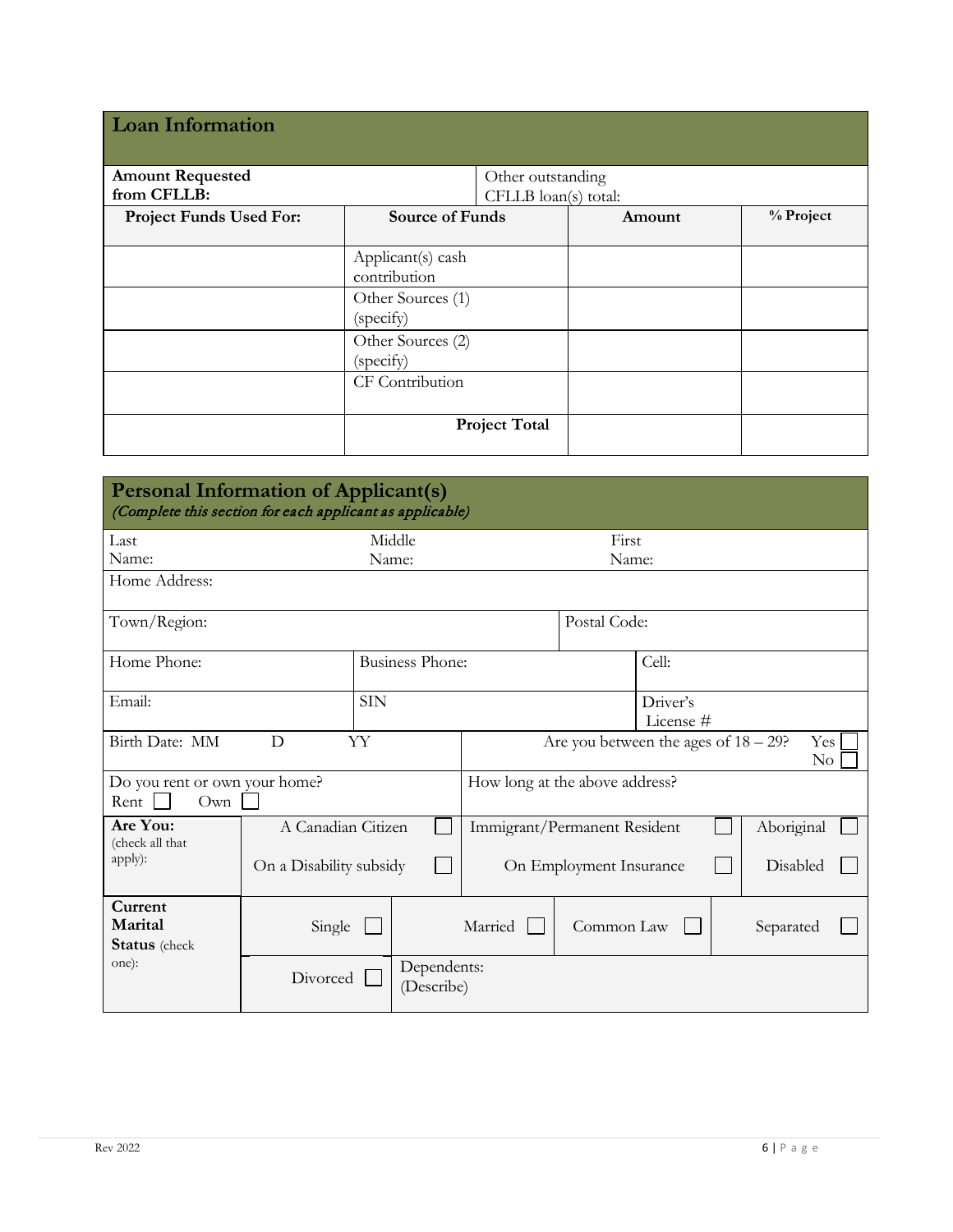| Do you have:<br>Life Insurance?                         | $Yes$ (                       | N <sub>0</sub> | Name:                                                                          |         | Telephone:                                                                                                |  |  |
|---------------------------------------------------------|-------------------------------|----------------|--------------------------------------------------------------------------------|---------|-----------------------------------------------------------------------------------------------------------|--|--|
|                                                         |                               |                |                                                                                |         |                                                                                                           |  |  |
|                                                         |                               |                |                                                                                |         |                                                                                                           |  |  |
| A Lawyer?                                               | Yes                           | Nof            |                                                                                |         |                                                                                                           |  |  |
| An Accountant?                                          | Yes                           | $\rm No$       |                                                                                |         |                                                                                                           |  |  |
|                                                         |                               |                | You were referred to Community Futures Lac La Biche by: (check all that apply) |         |                                                                                                           |  |  |
|                                                         | Another lender<br>Advertising |                | An accountant or lawyer                                                        |         | Word of Mouth                                                                                             |  |  |
| <b>Employment &amp; Education History</b>               |                               |                |                                                                                |         |                                                                                                           |  |  |
| Current/most recent Employers Name:                     |                               |                | (Complete this section for each applicant & spouse as applicable)              |         |                                                                                                           |  |  |
|                                                         |                               |                |                                                                                |         |                                                                                                           |  |  |
| Employer's Phone:                                       |                               |                |                                                                                | Salary: |                                                                                                           |  |  |
| Position:                                               |                               |                | Length of time employed:                                                       |         |                                                                                                           |  |  |
| Previous Employer<br>(if less than 2 years at current): |                               |                |                                                                                |         |                                                                                                           |  |  |
| Employer's Phone:                                       |                               |                |                                                                                |         | Annual Income:                                                                                            |  |  |
| Responsibilities:                                       |                               |                |                                                                                |         | Length of time employed:                                                                                  |  |  |
| Education:<br>some secondary                            |                               |                | completed secondary post                                                       |         | some post secondary                                                                                       |  |  |
| post secondary + diploma                                |                               |                | secondary + degree                                                             |         | other (describe below)                                                                                    |  |  |
| Comments:                                               |                               |                |                                                                                |         |                                                                                                           |  |  |
|                                                         |                               |                |                                                                                |         |                                                                                                           |  |  |
| <b>Applicant(s) References</b>                          |                               |                |                                                                                |         |                                                                                                           |  |  |
| the project)                                            |                               |                |                                                                                |         | (Complete this section for each applicant - 2 personal & 2 business references not related or involved in |  |  |
| Name                                                    |                               |                | Relationship                                                                   |         | Daytime Telephone                                                                                         |  |  |
|                                                         |                               |                |                                                                                |         |                                                                                                           |  |  |
|                                                         |                               |                |                                                                                |         |                                                                                                           |  |  |
| <b>Relatives/Landlord Contact Information</b>           |                               |                |                                                                                |         |                                                                                                           |  |  |
| Relatives Name                                          |                               |                | Relationship                                                                   |         | Daytime Telephone                                                                                         |  |  |
|                                                         |                               |                |                                                                                |         |                                                                                                           |  |  |
| Landlord Name:                                          |                               |                |                                                                                |         |                                                                                                           |  |  |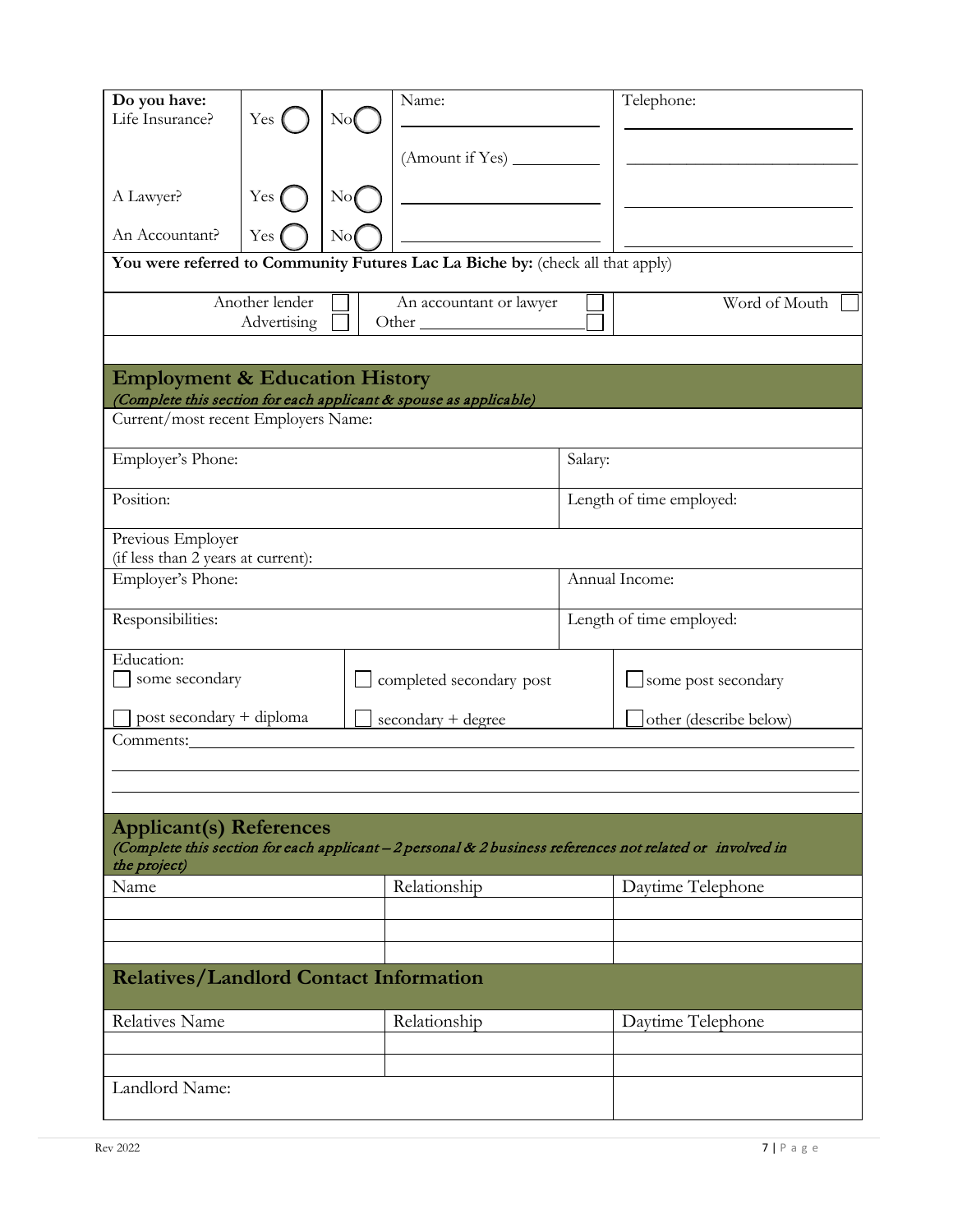| <b>Spouse/Common Law Information</b>                                                                                                                                                                                                                                                                                     |        |                       |  |  |  |
|--------------------------------------------------------------------------------------------------------------------------------------------------------------------------------------------------------------------------------------------------------------------------------------------------------------------------|--------|-----------------------|--|--|--|
| Last                                                                                                                                                                                                                                                                                                                     | Middle | First                 |  |  |  |
| Name:                                                                                                                                                                                                                                                                                                                    | Name:  | Name:                 |  |  |  |
| Birth Date: MM<br>DD YY                                                                                                                                                                                                                                                                                                  | SIN#   | Driver's<br>License # |  |  |  |
|                                                                                                                                                                                                                                                                                                                          |        |                       |  |  |  |
|                                                                                                                                                                                                                                                                                                                          |        |                       |  |  |  |
| Employer's Telephone:<br>Annual Income:<br>Position:<br>Length of time employed:<br><u> 1989 - Jan Stern Stern Stern Stern Stern Stern Stern Stern Stern Stern Stern Stern Stern Stern Stern Stern Stern Stern Stern Stern Stern Stern Stern Stern Stern Stern Stern Stern Stern Stern Stern Stern Stern Stern Stern</u> |        |                       |  |  |  |

| <b>Statement of Income &amp; Expenditures</b><br>(Complete this section for each applicant as applicable) |    |
|-----------------------------------------------------------------------------------------------------------|----|
| <b>MONTHLY INCOME</b>                                                                                     |    |
| Your monthly household income (after taxes) from employment                                               |    |
| Other income sources to the household including:<br>Rental Income<br>Child Support<br>Alimony             | S  |
| Other (specify)                                                                                           |    |
| Total monthly income to the household from all sources:                                                   |    |
| <b>MONTHLY EXPENSES</b>                                                                                   |    |
| Mortgage or rent payment (Include insurance and property taxes)                                           | \$ |
| <b>Grocery Expenses</b>                                                                                   |    |
| Utilities (Telephone, heat, satellite, etc.)                                                              |    |
| Transportation (Gas, insurance, etc.)                                                                     |    |
| Insurance (life, disability, critical illness, etc.)                                                      |    |
| Education and Child Care Expenses                                                                         |    |
| Entertainment/Hobbies                                                                                     |    |
| Debt Payments (Bank loans, credit cards, family loans, etc.)                                              |    |
| Other                                                                                                     |    |
| <b>Total Monthly Expenses</b>                                                                             |    |
| Estimated Savings per month (Total Income less Total Expenses)                                            |    |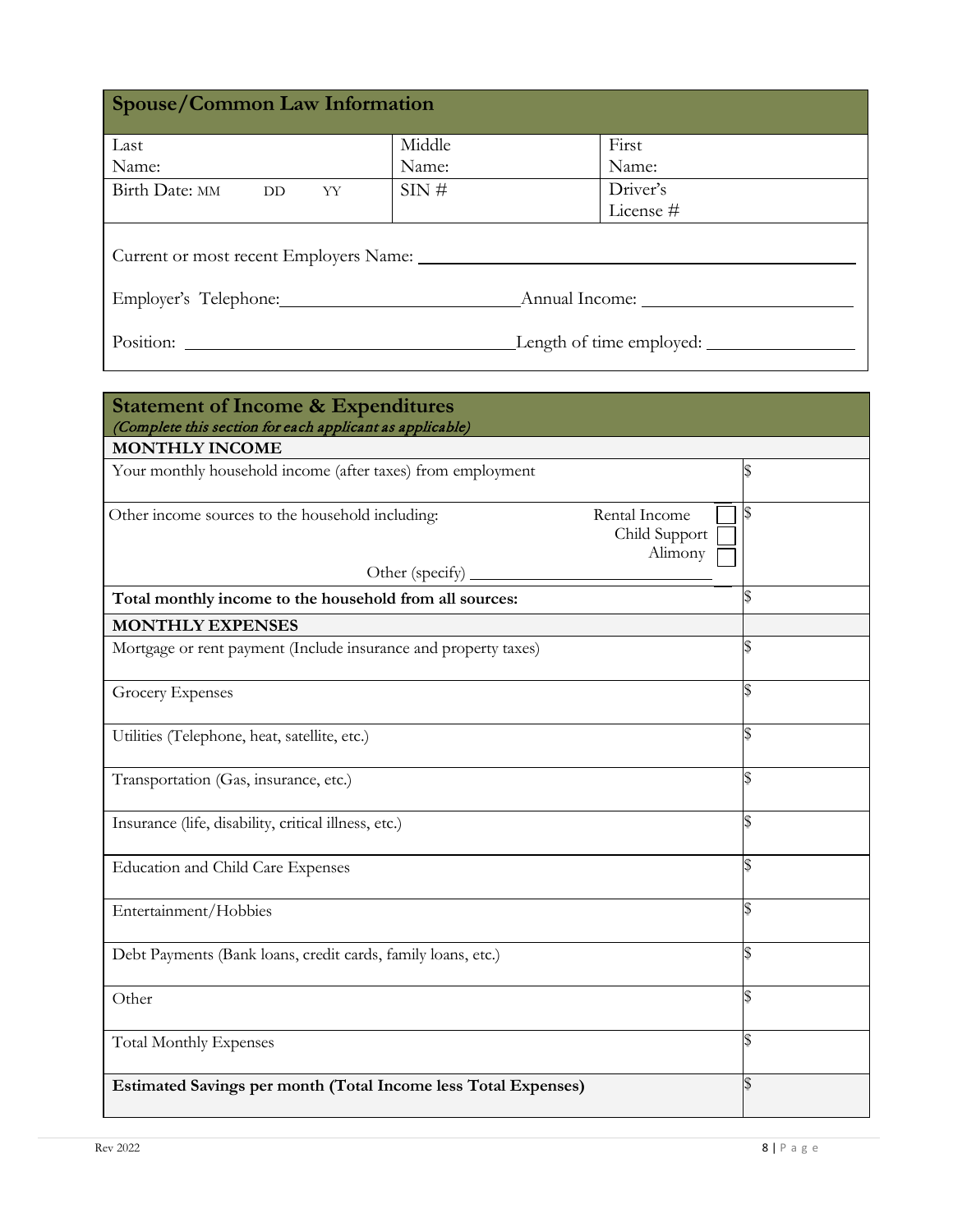| <b>Business Financial Information Statement of Net Worth (Business Assets)</b>                                                                                                                                                                                                                                                                                                             |                                                               |                                                                                                                                                                                                                                                                                                                                                                                               |                                  |                                                               |                     |  |  |
|--------------------------------------------------------------------------------------------------------------------------------------------------------------------------------------------------------------------------------------------------------------------------------------------------------------------------------------------------------------------------------------------|---------------------------------------------------------------|-----------------------------------------------------------------------------------------------------------------------------------------------------------------------------------------------------------------------------------------------------------------------------------------------------------------------------------------------------------------------------------------------|----------------------------------|---------------------------------------------------------------|---------------------|--|--|
| <b>ASSETS</b>                                                                                                                                                                                                                                                                                                                                                                              |                                                               |                                                                                                                                                                                                                                                                                                                                                                                               | <b>LIABILITIES</b>               |                                                               |                     |  |  |
|                                                                                                                                                                                                                                                                                                                                                                                            | (Attach copies for each shareholder, spouse, and corporation) |                                                                                                                                                                                                                                                                                                                                                                                               |                                  | (Attach copies for each shareholder, spouse, and corporation) |                     |  |  |
|                                                                                                                                                                                                                                                                                                                                                                                            | List and describe all assets: Attach details / schedule where |                                                                                                                                                                                                                                                                                                                                                                                               |                                  | List credits cards, open lines, and other liabilities         |                     |  |  |
|                                                                                                                                                                                                                                                                                                                                                                                            | space provided is insufficient                                |                                                                                                                                                                                                                                                                                                                                                                                               |                                  | (including alimony and child support)                         |                     |  |  |
| Item                                                                                                                                                                                                                                                                                                                                                                                       | Description                                                   | Value                                                                                                                                                                                                                                                                                                                                                                                         | Item                             | <b>Balance</b><br>Owing                                       | Monthly<br>Payments |  |  |
| Total Chequing                                                                                                                                                                                                                                                                                                                                                                             |                                                               | \$                                                                                                                                                                                                                                                                                                                                                                                            | 1.                               | \$                                                            | \$                  |  |  |
| <b>Total Savings</b>                                                                                                                                                                                                                                                                                                                                                                       |                                                               | \$                                                                                                                                                                                                                                                                                                                                                                                            | 2.                               | \$                                                            | \$                  |  |  |
| Automobiles                                                                                                                                                                                                                                                                                                                                                                                |                                                               | \$                                                                                                                                                                                                                                                                                                                                                                                            | 3.                               | \$                                                            | \$                  |  |  |
| Make/YR                                                                                                                                                                                                                                                                                                                                                                                    |                                                               | \$                                                                                                                                                                                                                                                                                                                                                                                            | $\overline{4}$ .                 | \$                                                            | \$                  |  |  |
| Make/YR                                                                                                                                                                                                                                                                                                                                                                                    |                                                               | \$                                                                                                                                                                                                                                                                                                                                                                                            | 5.                               | \$                                                            | \$                  |  |  |
| Make/YR                                                                                                                                                                                                                                                                                                                                                                                    |                                                               | \$                                                                                                                                                                                                                                                                                                                                                                                            | 6.                               | \$                                                            | \$                  |  |  |
| Make/YR                                                                                                                                                                                                                                                                                                                                                                                    |                                                               | \$                                                                                                                                                                                                                                                                                                                                                                                            | 7.                               | \$                                                            | \$                  |  |  |
| Make/YR                                                                                                                                                                                                                                                                                                                                                                                    |                                                               | \$                                                                                                                                                                                                                                                                                                                                                                                            | 8.                               | \$                                                            | \$                  |  |  |
| Stocks & Bonds                                                                                                                                                                                                                                                                                                                                                                             |                                                               | \$                                                                                                                                                                                                                                                                                                                                                                                            | 9.                               | \$                                                            | \$                  |  |  |
| Real Estate                                                                                                                                                                                                                                                                                                                                                                                |                                                               | \$                                                                                                                                                                                                                                                                                                                                                                                            | 10.                              | \$                                                            | \$                  |  |  |
| (Provide Legal                                                                                                                                                                                                                                                                                                                                                                             |                                                               |                                                                                                                                                                                                                                                                                                                                                                                               | 11.                              | \$                                                            | \$                  |  |  |
| Description)                                                                                                                                                                                                                                                                                                                                                                               |                                                               |                                                                                                                                                                                                                                                                                                                                                                                               | 12.                              | \$                                                            | \$                  |  |  |
| Retirement<br>Accounts                                                                                                                                                                                                                                                                                                                                                                     |                                                               | \$                                                                                                                                                                                                                                                                                                                                                                                            |                                  |                                                               |                     |  |  |
| Other Assets (Please Itemize)                                                                                                                                                                                                                                                                                                                                                              |                                                               |                                                                                                                                                                                                                                                                                                                                                                                               |                                  |                                                               |                     |  |  |
| 1.                                                                                                                                                                                                                                                                                                                                                                                         |                                                               | \$                                                                                                                                                                                                                                                                                                                                                                                            |                                  |                                                               |                     |  |  |
| 2.                                                                                                                                                                                                                                                                                                                                                                                         |                                                               | \$                                                                                                                                                                                                                                                                                                                                                                                            |                                  |                                                               |                     |  |  |
| 3.                                                                                                                                                                                                                                                                                                                                                                                         |                                                               | \$                                                                                                                                                                                                                                                                                                                                                                                            |                                  |                                                               |                     |  |  |
| 4.                                                                                                                                                                                                                                                                                                                                                                                         |                                                               | \$                                                                                                                                                                                                                                                                                                                                                                                            |                                  |                                                               |                     |  |  |
| 5.                                                                                                                                                                                                                                                                                                                                                                                         |                                                               | \$                                                                                                                                                                                                                                                                                                                                                                                            | Total Monthly<br>Payments        |                                                               | \$                  |  |  |
| <b>Total Assets</b><br>(I)                                                                                                                                                                                                                                                                                                                                                                 |                                                               | \$                                                                                                                                                                                                                                                                                                                                                                                            | <b>Total Liabilities</b><br>(II) | \$                                                            |                     |  |  |
|                                                                                                                                                                                                                                                                                                                                                                                            | Income Sources (income from alimony, child support or         |                                                                                                                                                                                                                                                                                                                                                                                               |                                  |                                                               |                     |  |  |
| want it considered)                                                                                                                                                                                                                                                                                                                                                                        | separate maintenance does not have to be stated unless you    |                                                                                                                                                                                                                                                                                                                                                                                               | Net Worth (I-II)                 | \$                                                            |                     |  |  |
| Your Net Monthly Salary                                                                                                                                                                                                                                                                                                                                                                    |                                                               | \$                                                                                                                                                                                                                                                                                                                                                                                            |                                  |                                                               |                     |  |  |
| Spouse's Net Monthly Salary                                                                                                                                                                                                                                                                                                                                                                |                                                               | \$                                                                                                                                                                                                                                                                                                                                                                                            |                                  |                                                               |                     |  |  |
| Other Income (Please Itemize)                                                                                                                                                                                                                                                                                                                                                              |                                                               |                                                                                                                                                                                                                                                                                                                                                                                               |                                  |                                                               |                     |  |  |
| 1.                                                                                                                                                                                                                                                                                                                                                                                         |                                                               | \$                                                                                                                                                                                                                                                                                                                                                                                            |                                  |                                                               |                     |  |  |
| 2.                                                                                                                                                                                                                                                                                                                                                                                         |                                                               | \$                                                                                                                                                                                                                                                                                                                                                                                            |                                  |                                                               |                     |  |  |
| 3.                                                                                                                                                                                                                                                                                                                                                                                         |                                                               | \$                                                                                                                                                                                                                                                                                                                                                                                            |                                  |                                                               |                     |  |  |
| Total                                                                                                                                                                                                                                                                                                                                                                                      |                                                               | \$                                                                                                                                                                                                                                                                                                                                                                                            |                                  |                                                               |                     |  |  |
| DECLARATION OF APPLICANT                                                                                                                                                                                                                                                                                                                                                                   |                                                               | DECLARATION OF APPLICANT                                                                                                                                                                                                                                                                                                                                                                      |                                  |                                                               |                     |  |  |
| The undersigned hereby declare(s) that all the information provided herein and<br>on the accompanying statements is to the best of my/our knowledge true,<br>complete and correct and understand it will be used by AMDI to determine credit<br>worthiness. The proceeds of the loan applied for will be used for business<br>purposes and not for personal, family or household purposes. |                                                               | The undersigned hereby declare(s) that all the information provided<br>herein and on the accompanying statements is to the best of my/our<br>knowledge true, complete and correct and understand it will be used by<br>AMDI to determine credit worthiness. The proceeds of the loan<br>applied for will be used for business purposes and not for personal,<br>family or household purposes. |                                  |                                                               |                     |  |  |
| Signature                                                                                                                                                                                                                                                                                                                                                                                  |                                                               |                                                                                                                                                                                                                                                                                                                                                                                               |                                  |                                                               |                     |  |  |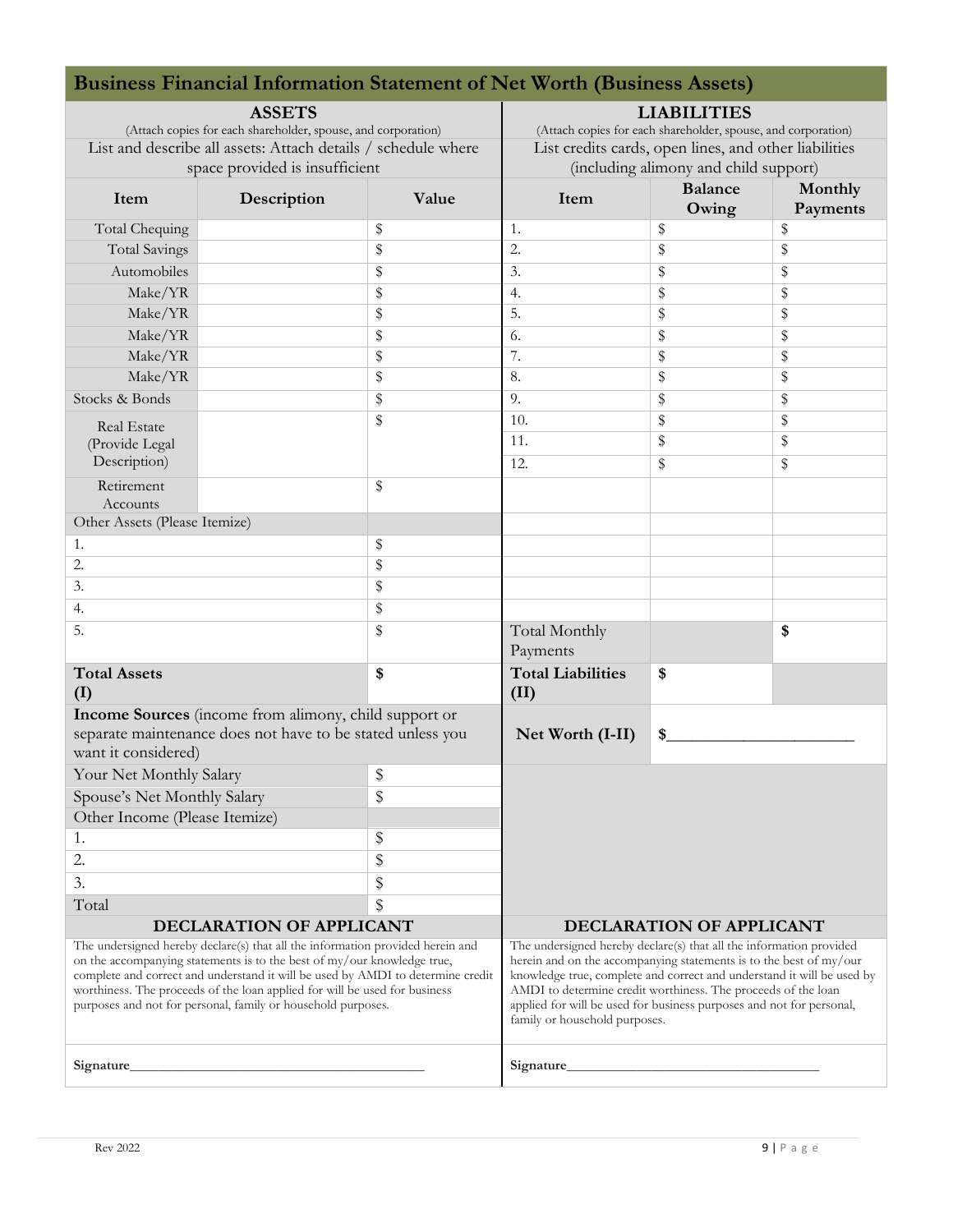| <b>Personal Financial Information Statement of Net Worth (Personal Assets)</b>                                                                                                                                                                                                                                                                                                             |                                                            |                                                                                                                                                                                                                                                                                                                                                                                               |                               |                                                               |                     |  |  |
|--------------------------------------------------------------------------------------------------------------------------------------------------------------------------------------------------------------------------------------------------------------------------------------------------------------------------------------------------------------------------------------------|------------------------------------------------------------|-----------------------------------------------------------------------------------------------------------------------------------------------------------------------------------------------------------------------------------------------------------------------------------------------------------------------------------------------------------------------------------------------|-------------------------------|---------------------------------------------------------------|---------------------|--|--|
| <b>ASSETS</b>                                                                                                                                                                                                                                                                                                                                                                              |                                                            |                                                                                                                                                                                                                                                                                                                                                                                               | <b>LIABILITIES</b>            |                                                               |                     |  |  |
| (Attach copies for each shareholder, spouse, and corporation)                                                                                                                                                                                                                                                                                                                              |                                                            |                                                                                                                                                                                                                                                                                                                                                                                               |                               | (Attach copies for each shareholder, spouse, and corporation) |                     |  |  |
| List and describe all assets: Attach details / schedule where                                                                                                                                                                                                                                                                                                                              |                                                            | List credits cards, open lines, and other liabilities                                                                                                                                                                                                                                                                                                                                         |                               |                                                               |                     |  |  |
|                                                                                                                                                                                                                                                                                                                                                                                            | space provided is insufficient                             |                                                                                                                                                                                                                                                                                                                                                                                               |                               | (including alimony and child support)                         |                     |  |  |
| Item                                                                                                                                                                                                                                                                                                                                                                                       | Description                                                | Value                                                                                                                                                                                                                                                                                                                                                                                         | Item                          | <b>Balance</b><br>Owing                                       | Monthly<br>Payments |  |  |
| Total Chequing                                                                                                                                                                                                                                                                                                                                                                             |                                                            | \$                                                                                                                                                                                                                                                                                                                                                                                            | 1.                            | \$                                                            | \$                  |  |  |
| <b>Total Savings</b>                                                                                                                                                                                                                                                                                                                                                                       |                                                            | \$                                                                                                                                                                                                                                                                                                                                                                                            | $\overline{2}$ .              | \$                                                            | \$                  |  |  |
| Automobiles                                                                                                                                                                                                                                                                                                                                                                                |                                                            | \$                                                                                                                                                                                                                                                                                                                                                                                            | 3.                            | \$                                                            | \$                  |  |  |
| Make/YR                                                                                                                                                                                                                                                                                                                                                                                    |                                                            | \$                                                                                                                                                                                                                                                                                                                                                                                            | 4.                            | \$                                                            | \$                  |  |  |
| Make/YR                                                                                                                                                                                                                                                                                                                                                                                    |                                                            | \$                                                                                                                                                                                                                                                                                                                                                                                            | $\overline{5}$ .              | \$                                                            | \$                  |  |  |
| Make/YR                                                                                                                                                                                                                                                                                                                                                                                    |                                                            | \$                                                                                                                                                                                                                                                                                                                                                                                            | 6.                            | \$                                                            | \$                  |  |  |
| Make/YR                                                                                                                                                                                                                                                                                                                                                                                    |                                                            | \$                                                                                                                                                                                                                                                                                                                                                                                            | 7.                            | \$                                                            | \$                  |  |  |
| Make/YR                                                                                                                                                                                                                                                                                                                                                                                    |                                                            | \$                                                                                                                                                                                                                                                                                                                                                                                            | 8.                            | \$                                                            | \$                  |  |  |
| Stocks & Bonds                                                                                                                                                                                                                                                                                                                                                                             |                                                            | \$                                                                                                                                                                                                                                                                                                                                                                                            | 9.                            | \$                                                            | \$                  |  |  |
| <b>Real Estate</b>                                                                                                                                                                                                                                                                                                                                                                         |                                                            | \$                                                                                                                                                                                                                                                                                                                                                                                            | 10.                           | \$                                                            | \$                  |  |  |
| (Provide Legal                                                                                                                                                                                                                                                                                                                                                                             |                                                            |                                                                                                                                                                                                                                                                                                                                                                                               | 11.                           | \$                                                            | \$                  |  |  |
| Description)                                                                                                                                                                                                                                                                                                                                                                               |                                                            |                                                                                                                                                                                                                                                                                                                                                                                               | 12.                           | \$                                                            | \$                  |  |  |
| Retirement<br>Accounts                                                                                                                                                                                                                                                                                                                                                                     |                                                            | \$                                                                                                                                                                                                                                                                                                                                                                                            |                               |                                                               |                     |  |  |
| Other Assets (Please Itemize)                                                                                                                                                                                                                                                                                                                                                              |                                                            |                                                                                                                                                                                                                                                                                                                                                                                               |                               |                                                               |                     |  |  |
| 1.                                                                                                                                                                                                                                                                                                                                                                                         |                                                            | \$                                                                                                                                                                                                                                                                                                                                                                                            |                               |                                                               |                     |  |  |
| 2.                                                                                                                                                                                                                                                                                                                                                                                         |                                                            | \$                                                                                                                                                                                                                                                                                                                                                                                            |                               |                                                               |                     |  |  |
| 3.                                                                                                                                                                                                                                                                                                                                                                                         |                                                            | \$                                                                                                                                                                                                                                                                                                                                                                                            |                               |                                                               |                     |  |  |
| 4.                                                                                                                                                                                                                                                                                                                                                                                         |                                                            | \$                                                                                                                                                                                                                                                                                                                                                                                            |                               |                                                               |                     |  |  |
| 5.                                                                                                                                                                                                                                                                                                                                                                                         |                                                            | \$                                                                                                                                                                                                                                                                                                                                                                                            | Total Monthly                 |                                                               | \$                  |  |  |
|                                                                                                                                                                                                                                                                                                                                                                                            |                                                            |                                                                                                                                                                                                                                                                                                                                                                                               | Payments                      |                                                               |                     |  |  |
| <b>Total Assets</b><br>(I)                                                                                                                                                                                                                                                                                                                                                                 |                                                            | \$                                                                                                                                                                                                                                                                                                                                                                                            | <b>Total Liabilities (II)</b> | \$                                                            |                     |  |  |
|                                                                                                                                                                                                                                                                                                                                                                                            | Income Sources (income from alimony, child support or      |                                                                                                                                                                                                                                                                                                                                                                                               |                               |                                                               |                     |  |  |
| want it considered)                                                                                                                                                                                                                                                                                                                                                                        | separate maintenance does not have to be stated unless you |                                                                                                                                                                                                                                                                                                                                                                                               | Net Worth (I-II)              | \$                                                            |                     |  |  |
| Your Net Monthly Salary                                                                                                                                                                                                                                                                                                                                                                    |                                                            | \$                                                                                                                                                                                                                                                                                                                                                                                            |                               |                                                               |                     |  |  |
| Spouse's Net Monthly Salary                                                                                                                                                                                                                                                                                                                                                                |                                                            | \$                                                                                                                                                                                                                                                                                                                                                                                            |                               |                                                               |                     |  |  |
| Other Income (Please Itemize)                                                                                                                                                                                                                                                                                                                                                              |                                                            |                                                                                                                                                                                                                                                                                                                                                                                               |                               |                                                               |                     |  |  |
| 1.                                                                                                                                                                                                                                                                                                                                                                                         |                                                            | \$                                                                                                                                                                                                                                                                                                                                                                                            |                               |                                                               |                     |  |  |
| 2.                                                                                                                                                                                                                                                                                                                                                                                         |                                                            | \$                                                                                                                                                                                                                                                                                                                                                                                            |                               |                                                               |                     |  |  |
| 3.                                                                                                                                                                                                                                                                                                                                                                                         |                                                            | \$                                                                                                                                                                                                                                                                                                                                                                                            |                               |                                                               |                     |  |  |
| Total                                                                                                                                                                                                                                                                                                                                                                                      |                                                            | \$                                                                                                                                                                                                                                                                                                                                                                                            |                               |                                                               |                     |  |  |
| DECLARATION OF APPLICANT                                                                                                                                                                                                                                                                                                                                                                   |                                                            | DECLARATION OF APPLICANT                                                                                                                                                                                                                                                                                                                                                                      |                               |                                                               |                     |  |  |
| The undersigned hereby declare(s) that all the information provided herein and<br>on the accompanying statements is to the best of my/our knowledge true,<br>complete and correct and understand it will be used by AMDI to determine credit<br>worthiness. The proceeds of the loan applied for will be used for business<br>purposes and not for personal, family or household purposes. |                                                            | The undersigned hereby declare(s) that all the information provided<br>herein and on the accompanying statements is to the best of my/our<br>knowledge true, complete and correct and understand it will be used by<br>AMDI to determine credit worthiness. The proceeds of the loan<br>applied for will be used for business purposes and not for personal,<br>family or household purposes. |                               |                                                               |                     |  |  |
| Signature_                                                                                                                                                                                                                                                                                                                                                                                 |                                                            | Signature_                                                                                                                                                                                                                                                                                                                                                                                    |                               |                                                               |                     |  |  |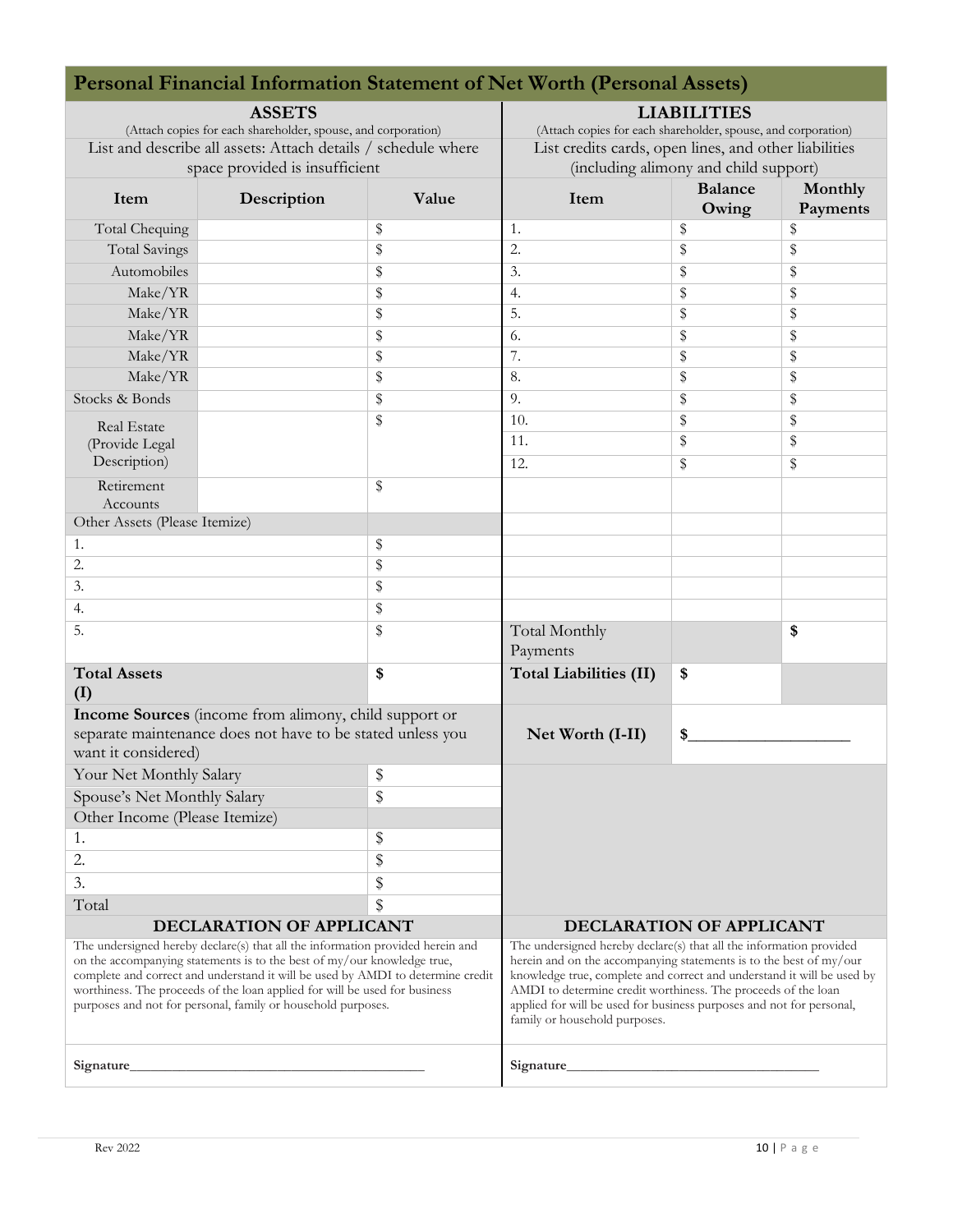| <b>Supplementary Information</b><br>(Attachment to Net Worth Statement) |              |                   |              |                                   |  |
|-------------------------------------------------------------------------|--------------|-------------------|--------------|-----------------------------------|--|
| <b>ASSET</b>                                                            | <b>VALUE</b> |                   | <b>OWING</b> | <b>MONTHLY</b><br><b>PAYMENTS</b> |  |
|                                                                         |              |                   |              |                                   |  |
|                                                                         |              |                   |              |                                   |  |
|                                                                         |              |                   |              |                                   |  |
|                                                                         |              |                   |              |                                   |  |
|                                                                         |              |                   |              |                                   |  |
|                                                                         |              |                   |              |                                   |  |
|                                                                         |              |                   |              |                                   |  |
|                                                                         |              |                   |              |                                   |  |
|                                                                         |              |                   |              |                                   |  |
|                                                                         |              |                   |              |                                   |  |
|                                                                         |              |                   |              |                                   |  |
|                                                                         |              |                   |              |                                   |  |
|                                                                         |              |                   |              |                                   |  |
|                                                                         |              |                   |              |                                   |  |
|                                                                         |              |                   |              |                                   |  |
|                                                                         |              |                   |              |                                   |  |
|                                                                         |              |                   |              |                                   |  |
|                                                                         |              |                   |              |                                   |  |
|                                                                         |              |                   |              |                                   |  |
|                                                                         |              |                   |              |                                   |  |
|                                                                         |              |                   |              |                                   |  |
|                                                                         |              |                   |              |                                   |  |
|                                                                         |              |                   |              |                                   |  |
|                                                                         |              |                   |              |                                   |  |
|                                                                         |              |                   |              |                                   |  |
|                                                                         |              |                   |              |                                   |  |
|                                                                         |              |                   |              |                                   |  |
| <b>TOTALS:</b>                                                          | \$           |                   | \$           | \$                                |  |
|                                                                         |              | Value – Owing $=$ |              |                                   |  |
|                                                                         |              | $\$$              |              |                                   |  |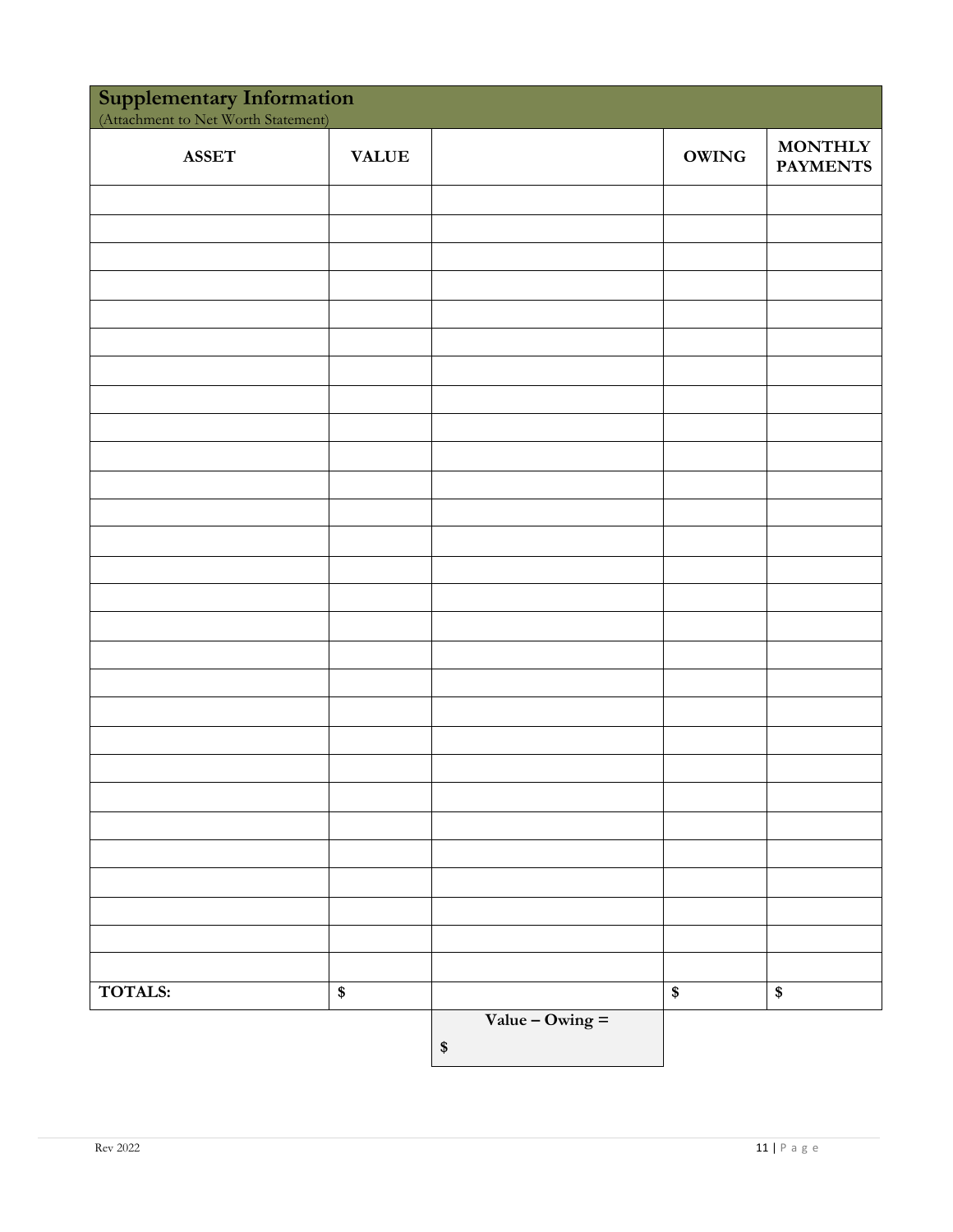| <b>Declarations</b><br>(Complete this section for each applicant and spouse)                                                                                                                                                                                                                                                                                                                                                                                                                                                                                                                                                                                                                                                                                                                                                                                                                                                                                                                                                                                                                                                                                                                                                                                               |                                                                                                                                                                       |                          |        |                      |  |  |
|----------------------------------------------------------------------------------------------------------------------------------------------------------------------------------------------------------------------------------------------------------------------------------------------------------------------------------------------------------------------------------------------------------------------------------------------------------------------------------------------------------------------------------------------------------------------------------------------------------------------------------------------------------------------------------------------------------------------------------------------------------------------------------------------------------------------------------------------------------------------------------------------------------------------------------------------------------------------------------------------------------------------------------------------------------------------------------------------------------------------------------------------------------------------------------------------------------------------------------------------------------------------------|-----------------------------------------------------------------------------------------------------------------------------------------------------------------------|--------------------------|--------|----------------------|--|--|
| Have any of the applicant(s) ever had an asset repossessed?                                                                                                                                                                                                                                                                                                                                                                                                                                                                                                                                                                                                                                                                                                                                                                                                                                                                                                                                                                                                                                                                                                                                                                                                                |                                                                                                                                                                       | Yes                      |        | N <sub>0</sub>       |  |  |
| Have any of the applicant(s) ever declared for bankruptcy?<br>(If Yes please list date discharged)                                                                                                                                                                                                                                                                                                                                                                                                                                                                                                                                                                                                                                                                                                                                                                                                                                                                                                                                                                                                                                                                                                                                                                         |                                                                                                                                                                       | Yes                      |        | No                   |  |  |
| Are any of the applicant(s) party to any claims or lawsuits?<br>litigation either personally or through your business?<br>Do any of the applicant(s) owe any taxes prior to the current year?                                                                                                                                                                                                                                                                                                                                                                                                                                                                                                                                                                                                                                                                                                                                                                                                                                                                                                                                                                                                                                                                              | Are you or any closely related individual or company involved in ANY legal action or<br>Are you related to any Director or Employee of this Community Futures Office? | Yes<br>Yes<br>Yes<br>Yes |        | No<br>No<br>No<br>No |  |  |
| (Initials)                                                                                                                                                                                                                                                                                                                                                                                                                                                                                                                                                                                                                                                                                                                                                                                                                                                                                                                                                                                                                                                                                                                                                                                                                                                                 | Applicant has made best efforts to access funds from other sources without success.                                                                                   | Yes                      | No     |                      |  |  |
| The statements made herein are for the express purpose of obtaining financing from Community Futures Lac La<br>Biche and are to the best of my/our knowledge and belief true and correct.<br>The applicant understands that additional information, if required in support of this application, must be<br>supplied to the Community Futures Lac La Biche before consideration can be given to this application.<br>The applicant agrees to reimburse Community Futures Lac La Biche any legal costs incurred in the registration of<br>documents for loan security. Should the applicant withdraw his request for funds after legal documents have been<br>registered and cost incurred, the applicant shall be responsible for these costs.<br>Application must be signed along with a copy of applicants Driver's<br>License, before it can be processed.<br>The foregoing information is submitted for the purpose of establishing or maintaining credit with Community Futures Lac<br>La Biche and is a true, full and correct statement of my financial condition on the date shown.<br>I, the undersigned, declare that the statements made herein are for the purpose of obtaining business financing and are to the<br>best of my knowledge complete and correct. |                                                                                                                                                                       |                          |        |                      |  |  |
| Applicant's Signature                                                                                                                                                                                                                                                                                                                                                                                                                                                                                                                                                                                                                                                                                                                                                                                                                                                                                                                                                                                                                                                                                                                                                                                                                                                      | Applicant's Name (Print)                                                                                                                                              |                          | (Date) |                      |  |  |
| Applicant's Signature<br>Applicant's Name (Print)                                                                                                                                                                                                                                                                                                                                                                                                                                                                                                                                                                                                                                                                                                                                                                                                                                                                                                                                                                                                                                                                                                                                                                                                                          |                                                                                                                                                                       | (Date)                   |        |                      |  |  |
|                                                                                                                                                                                                                                                                                                                                                                                                                                                                                                                                                                                                                                                                                                                                                                                                                                                                                                                                                                                                                                                                                                                                                                                                                                                                            |                                                                                                                                                                       |                          |        |                      |  |  |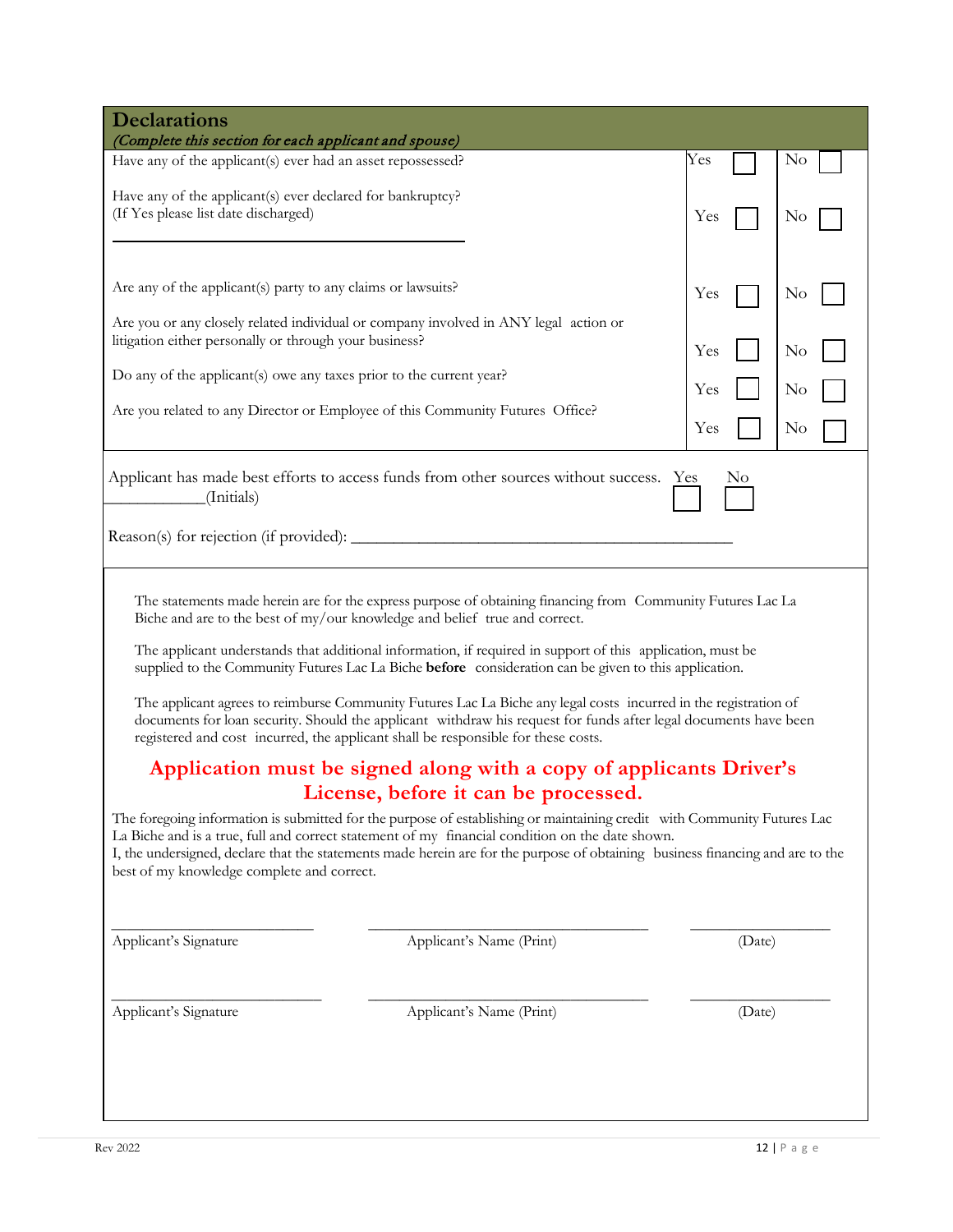# **INFORMATION COLLECTION NOTICE AND AUTHORIZATION FORM**

When you become a client of Community Futures Lac La Biche (CFLLB), we will collect the information requested in this loan application and use it to:

- Confirm your identity
- Check your credit history
- Open an account with us
- Provide on-going services
- Enforce on our security, if necessary.

We may disclose your personal or business information:

- To a person who we are satisfied is requesting information on your behalf
- To other business units in Community Futures Lac La Biche to help serve you better
- To our Legal counsel
- To a credit reporting agency
- When permitted or required by law
- To a public authority if, in our reasonable judgement, there appears to be an imminent danger which could be avoided by disclosing the information.

The gathering and disclosing of all information shall be governed by the provisions of the *Freedom of Information and Protection of Privacy Act.*

I hereby authorize Banks, Credit Agencies, and all Credit Bureaus to disclose all information concerning our affairs to Community Futures Lac La Biche and CFLLB is likewise authorized to divulge information concerning our private affairs in response to normal credit inquiries from trade and other creditors. CFLLB is authorized to release any or all information concerning this loan to any party or parties they deem fit, which may include a general news release to the public or otherwise.

All the information provided to Community Futures in this Application is true and current. I agree to and acknowledge all of the above terms. I have also read the above Information Collection Notice and give my consent for community Futures to collect and disclose my personal information in the matter stated above.

Printed Name Signature Signature Date

Printed Name **Signature** Signature **Date Date**